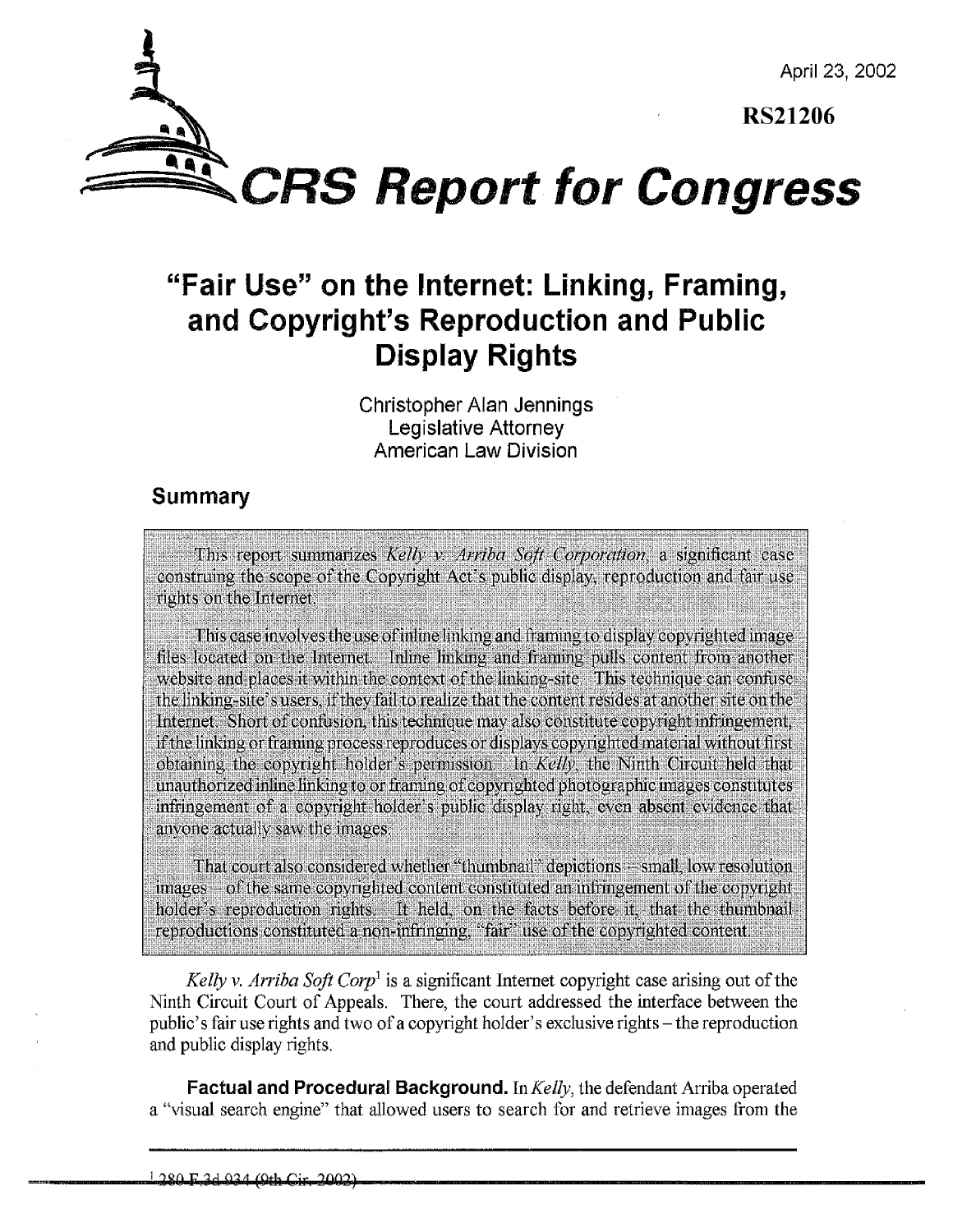Internet. To provide this functionality, Arriba developed a computer program that would "crawl" the Internet searching for images to index. It would then download full-sized copies of those images onto Arriba's server and generate lower resolution thumbnails, Once the thumbnails were created, the program deleted the full-sized originals from the server.

In response to a search query, the search engine produced a "Results" page, which listed of a number of reduced, "thumbnail" images. When a user would double-click these images, a full sized version of the image would appear. From January 1999 to June 1999, the full-sized images were produced by "inline linking," a process that retrieved the full sized-image from the original website and displayed it on the Arriba web page. From July 1999 until sometime after August 2000, the results page contained thumbnails accompanied by a "Source" link and a "Details" link. The "Details" link produced a separate screen containing the thumbnail image and a link to the originating site. Clicking the "Source" link would produce two new windows on top of the Arriba page. The window in the forefront contained the full-sized image, imported directly from the originating website. Underneath that was another window displaying the originating web page. This technique is known as framing, where an image from a second website is viewed within a frame that is pulled into the primary site's web page. Currently, when a user clicks on the thumbnail, the user is sent to the originating site via an "out line" link (a link that directs the user from the linking-site to the linked-to site).

Arriba's crawler copied 35 of Kelly's copyrighted photographs into the Arriba database. Kelly sued Arriba for copyright infringement, complaining of Arriba's thumbnails, as well as his inline and framing links. The district court ruled that Arriba's use of both the thumbnails and the full sized images was a fair use.<sup>2</sup> Kelly appealed to the Ninth Circuit Court of Appeals.

The Ninth Circuit's Decision. On appeal, the Ninth Circuit parsed the case into two distinct issues. The first arises from the reproduction of images to create the thumbnails and the use of those thumbnails in Arriba's search engine. The second involves the display of those images on the Arriba website.

*Thumbnails.* The Ninth Circuit affirmed the lower court's ruling that the use of the thumbnails implicated Kelly's reproduction rights, but was a fair use.

An owner of a copyright has the exclusive right to reproduce copies of the work.<sup>3</sup> To establish a claim of copyright infringement by reproduction, the plaintiff must show ownership of the copyright and copying by the defendant. There was "no dispute that Kelly owned the copyright to the images and that Arriba copied those images. Therefore," the court ruled, "Kelly established a prima facie case of copyright infringement."4

*<sup>&#</sup>x27;Kellyv, Arriba Soft Corp.,* **77** F. Supp. 2d 1116 (C.D. Cal. 1999)

**<sup>3</sup>** *See* 17 U.S.C. §106

<sup>4</sup> *Kelly,* 280 F.3d at 940.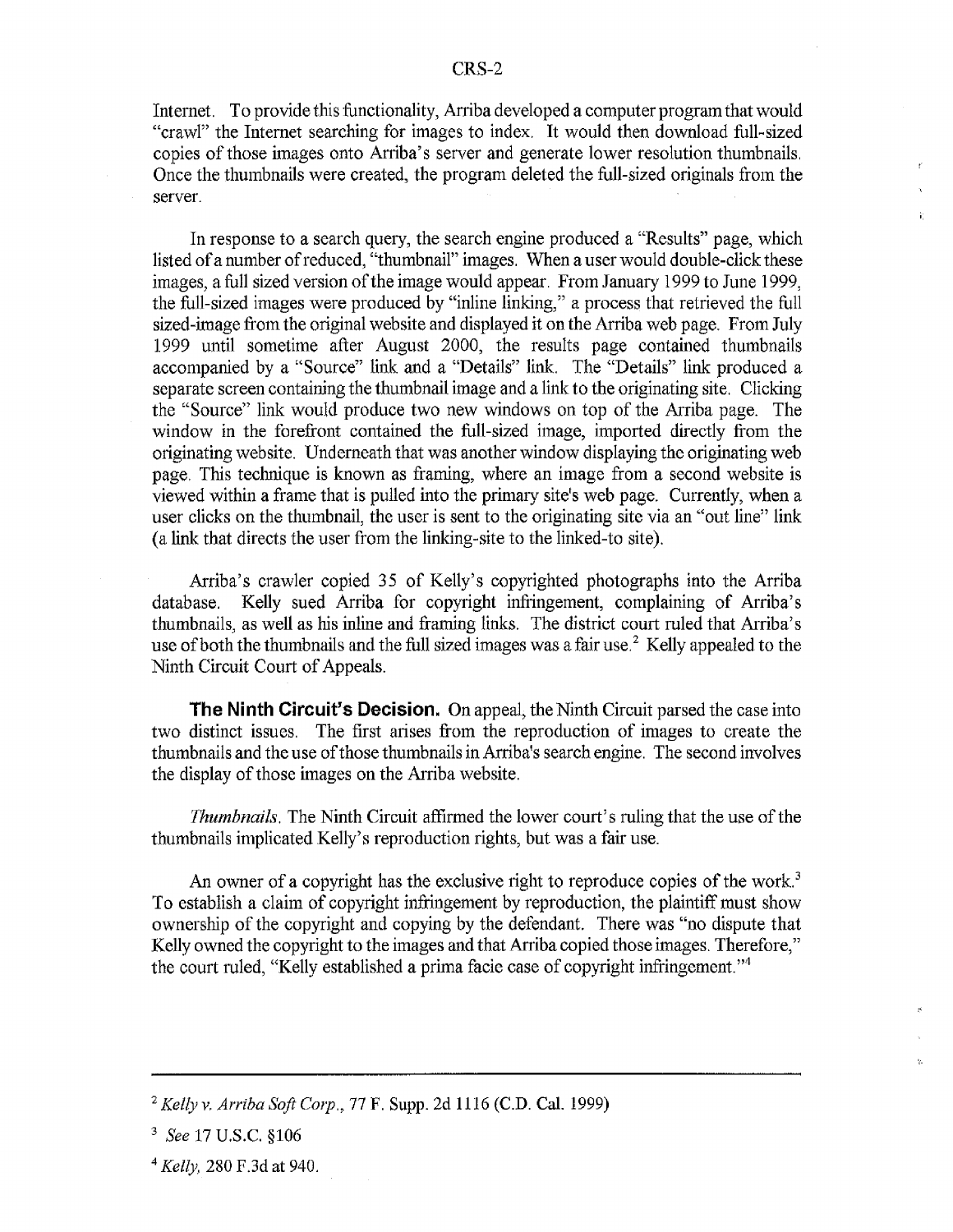However, a claim of copyright infringement is subject to certain statutory exceptions, including the fair use exception.<sup>5</sup> This exception "permits courts to avoid rigid application" of the copyright statute when, on occasion, it would stifle the very creativity which that statute is designed to foster."<sup>6</sup>

To determine whether Arriba's use of Kelly's images was a fair use, the court weighed four factors: (1) the purpose and character of the use, including whether such use is of a commercial nature or is for nonprofit educational purposes;<sup>7</sup> (2) the nature of the copyrighted work; (3) the amount and substantiality of the portion used in relation to the copyrighted work as a whole; and (4) the effect of the use upon the potential market for or value of the copyrighted work.<sup>8</sup>

Applying the first factor to this case, the court noted that the "more transformative the new work, the less important the other factors, including commercialism, become,"9 and held that the thumbnails were transformative because they were "much smaller, lowerresolution images that served an entirely different function than Kelly's original images."<sup>10</sup> Furthermore, it would be unlikely "that anyone would use Arriba's thumbnails for illustrative or aesthetic purposes because enlarging them sacrifices their clarity," the court found.<sup>11</sup> Thus, the first fair use factor weighed in favor of Arriba.

The court held that the second factor, the nature of the copyrighted work, weighed slightly in favor of Kelly because the photographs were creative in nature.<sup>12</sup> The third factor, the amount and substantiality of the portion used, was deemed not to weigh in either party's favor, even though Arriba copied the entire image.<sup>13</sup>

5 17U.S.C, §107

**6** *Dr. Seuss Enters., L.P. v. Penguin Books USA, Inc.,* 109 F.3d 1394, 1399 (9th Cir. 1997).

 $<sup>7</sup>$  The Supreme Court has held that "the central purpose of this investigation is to see ... whether</sup> the new work merely supersedes] the objects of the original creation, or instead adds something new, with a further purpose or different character, altering the first with new expression, meaning, or message; it asks, in other words, whether and to what extent the new work is transformative." *Campbell v. Acuff-Rose Music, Inc.,* 510 U.S. 569, 579 (1994).

**8** 17 U.S.C. § 107

9 *Kelly,* 280 F.3d at 941 n. 14, *citing Cambell,* 510 U.S. at 579.

<sup>10</sup> *Kelly*, 280 F.3d at 941. While Kelly's images were artistic works used for illustrative purposes and to portray scenes from the American West in an aesthetic manner, Arriba's use of Kelly's images in the thumbnails was unrelated to any aesthetic purpose. Arriba's search engine functions as a tool to help index and improve access to images on the Internet and their related websites.

*" Id.* at 942.

<sup>12</sup>*See id.* at 943.

<sup>13</sup> See id. While wholesale copying does not preclude fair use per se, copying an entire work militates against a finding of fair use. *See id.* However, the extent of permissible copying varies with the purpose and character of the use. "If the secondary user only copies as much as is necessary for his or her intended use, then this factor will not weigh against him or her." *Id.* Applying this principle, the court found that if Arriba only copied part of the image, it would be more difficult to identify it, thereby reducing the usefulness of the visual search engine. Therefore, (continued.. **)**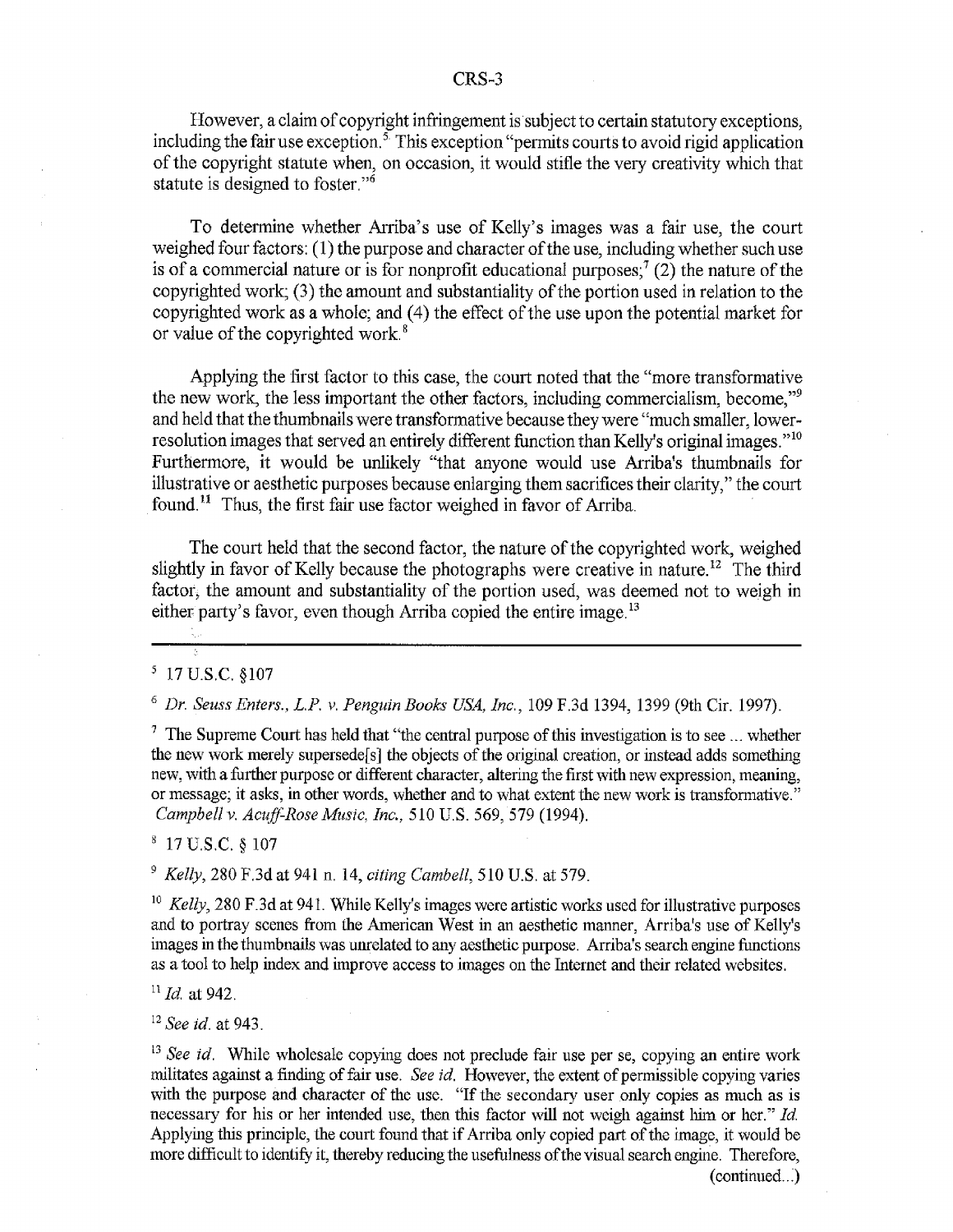Finally, the court held that the fourth factor, the effect of the use on the potential market for or value of the copyrighted work, weighed in favor of Arriba. The fourth factor required the court to consider "not only the extent of market harm caused by the particular actions of the alleged infringer, but also whether unrestricted and widespread conduct of the sort engaged in by the defendant ... would result in a substantially adverse impact on the potential market for the original."<sup>14</sup> The court found that Arriba's creation and use of the thumbnails would not harm the market for or value of Kelly's images.<sup>15</sup> Accordingly, on balance, the court found fair use.

*Display of the Larger Image.* As the use of Kelly's images in this context does not entail copying but, rather, "importing them directly from Kelly's website," the theory of infringement, the court found, "cannot be copyright infringement based on the reproduction of copyrighted works," but on the public display right.'6 As "no case has addressed the issue" of whether inline linking or framing violates a copyright owner's public display rights,<sup>17</sup> the court based its decision on statutory text and legislative history, finding that the right is implicated here since Arriba provided unrestricted public access to Kelly's images without first obtaining Kelly's permission.<sup>18</sup> Additionally, the court did not find Arriba's display of the larger image to be a fair use.

The court's treatment of Kelly's public display right is potentially broad, as it found that the mere act of inline-linking to or framing of copyrighted photographic images constitutes infringement. The court reached this holding in two steps. First, it found that

the court concluded, it was reasonable to copy the entire image.

*1Id.* at 944, *citing Cambell,* 510 U.S. at 590. *See also,* 3 M. Nimmer & D. Nimmer, NIMnER ONCOPYRIGHT § 13.05[A][4], at 13-102.61 (1993).

<sup>15</sup> Kelly, 280 F.3d at 944. The court emphasized that "Arriba's use of Kelly's images would not harm Kelly's ability to sell or license his full-sized images. Arriba does not sell or license its thumbnails to other parties. Anyone who downloaded the thumbnails would not be successful selling the full-sized images because of the low-resolution of the thumbnails. There would be no way to view, create, or sell a clear, full-sized image without going to Kelly's websites." Id.

*16 Id.* at 945, *citing* 17 U.S.C. §106(5). When the court observed that offering full-sized images though linking "does not entail copying," it was referring to direct copying by Arriba, for, it is certainly the case that a digital copy of Kelly's photographs is made in the user's computer RAM, as well as on the user's screen.

**<sup>17</sup>***Kelly,* 280 F.3d at 946.

<sup>18</sup> *Id.* The Act's definition of "publicly" encompasses a transmission of a display of a work to the public "by means of any device or process, whether the members of the public capable of receiving the performance or display receive it in the same place or in separate places and at the same time or at different times." The Copyright Act defines "display" as showing a copy of a work. 17 U.S.C. § 101, The legislative history, the court noted, states that "display"includes "the projection of an image on a screen or other surface by any method, the transmission of an image by electronic or other means, and the showing of an image on a cathode ray tube, or similar viewing apparatus connected with any sort of information storage and retrieval system." *Id., citing* H.R. Rep. No. 94-1476, at 64 (1976), *reprinted in* 1976 U.S.C.C.A.N. 5659, 5677. This language, the court concluded, indicates that showing Kelly's images on a computer screen would constitute a "display."

<sup>&</sup>lt;sup>13</sup> (... continued)